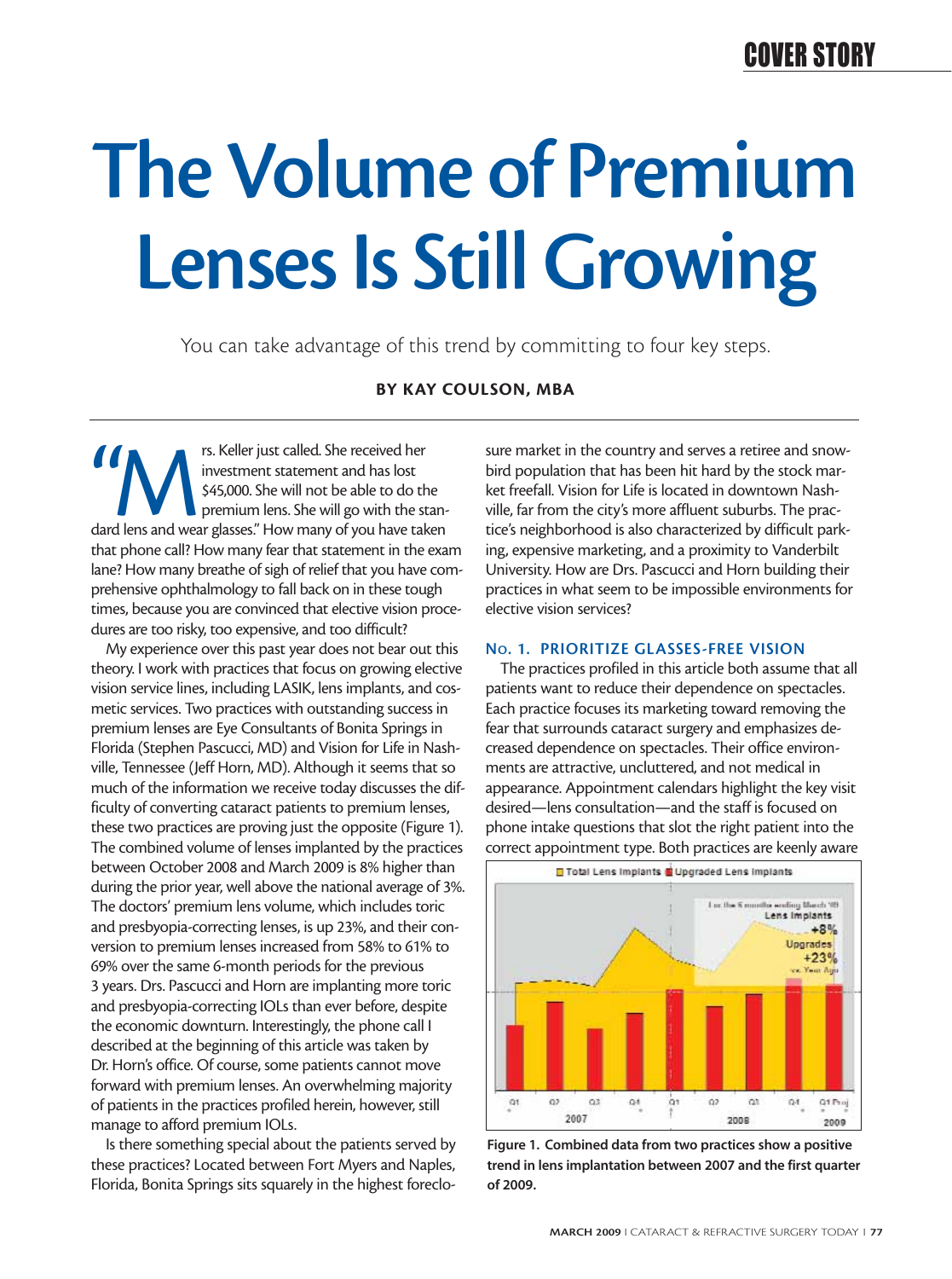## COVER STORY

When you were going over the surgery options, were you told about any new lenses or technology that No (Courtesy of Business Management Group. (Courtesy of Business Management Group.)may help reduce your need for glasses? (No includes do not recall it being discussed as an option.) 0% 50% 100% 25% 75% If you would have been told about options that could help you reduce your need for glasses, how likely Yes would you have been to say yes to the new technology, knowing that the price would be around 0% 25% 50% 75% 100% \$2,000 per eye or a little over \$160 per month?

**Figure 2. A telephone survey of patients who received monofocal IOLs during cataract surgery found that most of the respondents were interested in learning about premium IOLs.**

of minimizing how long patients wait for their appointment and excel at almost always seeing patients at the scheduled time.

## **NO. 2. RECOGNIZE THE VALUE OF PATIENTS' TIME**

In Health Care Entrepreneurs: the Changing Nature of Providers,<sup>1</sup> Devon Herrick addresses the dysfunction of a medical care market controlled by third-party payors. On average, patients pay only about \$0.10 of every \$1.00 spent on health care. A rationing-by-waiting approach controls access in traditional practices. In health care markets where third-party payors do not negotiate the prices or pay the bills, however, providers' behavior is radically different. Health care entrepreneurs compete for patients' business by offering greater convenience, innovative services, and transparent, benefit-bundled pricing unavailable in traditional clinical settings.

In successful premium lens practices, time spent with patients is rewarded with substantially increased implantation fees. This time means an evaluation can be scheduled within a week of the patient's inquiry, and the examination is of reasonable length, ideally 1.5 hours. The doctor spends considerable time with the patient—from 15 to 30 minutes—to evaluate his condition and discuss options. The surgeon always recommends both surgery and the appropriate lens, so the patient is not left wondering whether he should proceed. The surgery center selected delivers on the experience begun in the clinical office. Both Drs. Pascucci's and Horn's practices have invested in developing a surgery-day experience that is expert and personal, so there is no negation of the visionspa experience created in their primary offices.

## **NO. 3. INVOLVE PATIENTS IN THE PROCESS**

Two key points of education are critical in securing and maintaining patients' satisfaction with premium lenses. The first is to be sure the patient has an opportunity before the examination to learn about cataracts and understand the choices for IOLs and the fees associated

with premium lenses. I advise practices to mail a packet of printed information to patients before their visit so that they will have a chance to read and consider their options. Ideally, they will bring a family member to the visit so that all questions are addressed. The second point requires using the Vision Preferences Checklist (available at http://www.electivemed.com/emm/productspage/lens2/chart-forms) to help patients think about the type of vision they want after surgery. This checklist also helps the surgeon determine a patient's suitability for a particular lens. Although some patients do not care about trying to reduce their dependence on glasses, most do.

In a recent telephone survey, Business Management Group (Newbury Park, CA) asked 692 patients who chose standard lens implants about their educational experiences during their preoperative evaluations. Approximately 62% of the patients stated that they were not told and/or could not recall being told about lenses or technologies that would help reduce their need for glasses (Figure 2). In addition, 92% of the patients who were not offered premium lenses indicated that they would have taken advantage of this option at a cost of \$2,000 per eye if they had been informed (data on file with Business Management Group). My experience mirrors this result. Most of the cataract practices I have observed have a poor conversion rate to premium IOLs because of the tasks they do not do well (eg, scheduling, education, patient interaction) and not because patients do not want to or will not pay for these lenses.

### **NO. 4. DELIVER EXCELLENT OUTCOMES**

The final aspect of success with premium lenses is strict attention to outcomes. Frequently update your IOLMaster (Carl Zeiss Meditec, Inc., Dublin, CA) so the A-constants are correct, and collect postoperative refractions from all patients (even the happy ones) to facilitate fine-tuning. Do not be afraid to perform enhancements; Dr. Pascucci currently has an enhancement rate of 24% for his lens patients. Having an